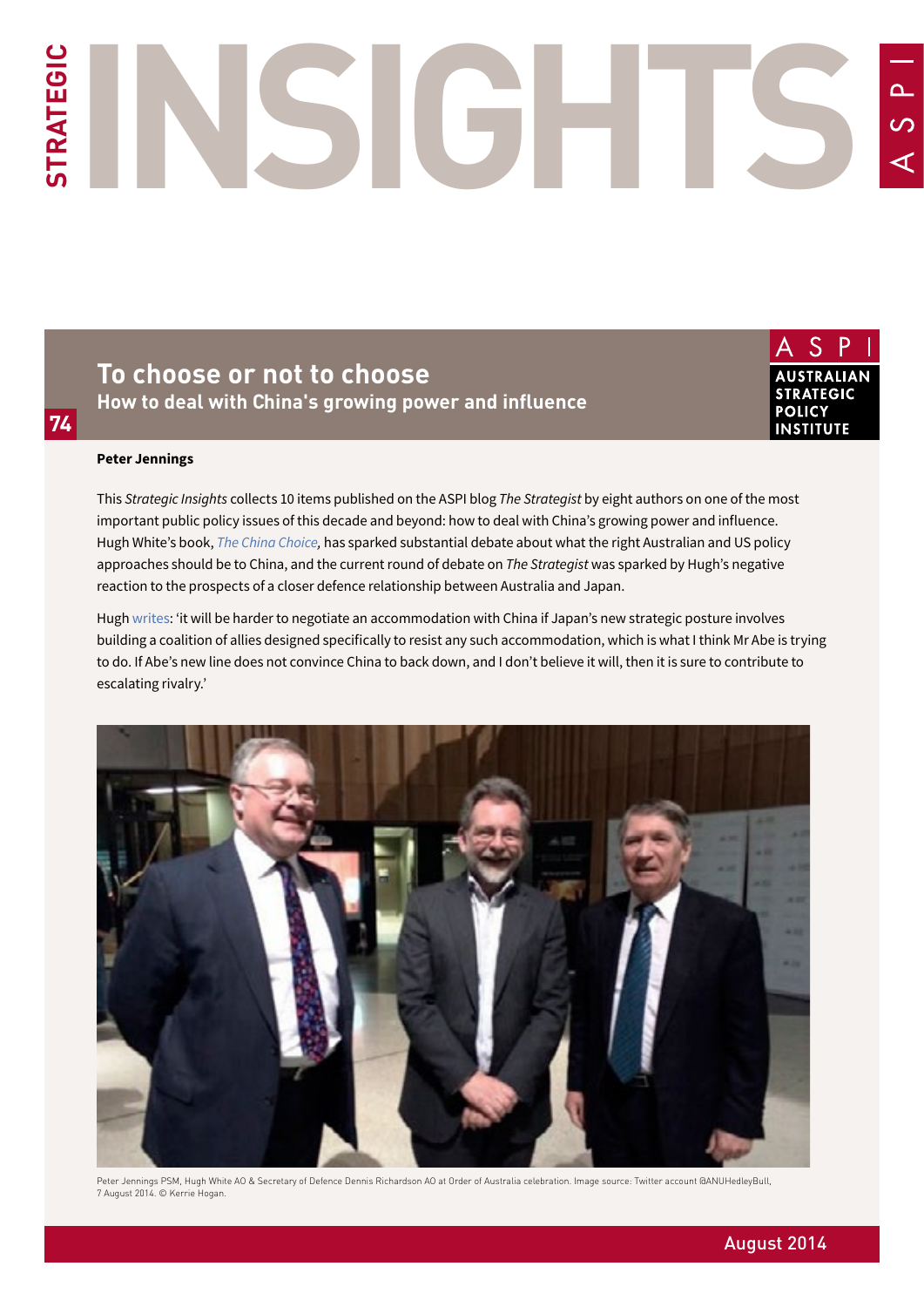My take on Australia–Japan cooperation is that it's unlikely to be seen in Beijing as such a provocative catalyst for regional instability. The debate contained in the following pages provides a lively guide to current thinking on some of the big strategic issues of the day. My thanks to Nick Bisley, Andrew Phillips, Andrew O'Neil, William Tow, Rod Lyon and Robert O'Neill for their forthright contributions. Thanks also to Hugh White for his continuing good-hearted interest in taking part in a 'sprightly' debate. It says something positive about Australian strategic policy that so many thinkers in the field are willing to participate in an open dialogue of this sort. My hope is that a conversation like this will start to identify points of shared thinking and expose the areas where further work is needed to improve the quality of policy outcomes. ASPI will continue to publish on the topic. There is no more important subject for the future of Australia and for a stable Asia–Pacific.

# <span id="page-1-0"></span>**Wrong turn on the White road**

## **Peter Jennings**

A journey even more remarkable than the Chinese Ming Dynasty fleets' discovery of Australia in the 1420s (at least [according to Hu](http://www.smh.com.au/articles/2003/10/24/1066631618612.html)  [Jintao](http://www.smh.com.au/articles/2003/10/24/1066631618612.html) in 2003) is Hugh White's journey of discovery on the China Choice road. Readers will be familiar with the bleak landscape of this voyage: confronted with a growing China determined to dominate its region, Australia must choose between its biggest market or its American ally. The choice is either to give China breathing space to manifest its destiny or ultimately go to war to stifle Beijing's ambition. The prospect of war is so terrible that Australia's only sensible option is not to cooperate with Japan or, most likely, any other partner in the region, because to engage with others is to encroach on Chinese breathing space. And that will take us to war.

The latest staging post on the China Choice road, is [an article](http://www.smh.com.au/comment/abbott-should-think-twice-before-becoming-friendly-with-japan-20140707-zsynj.html#ixzz37Ul3S6jS) in the Fairfax broadsheets lamenting Tony Abbott's commitment to closer defence and economic cooperation with Japan. This is a bad thing, Hugh argues, because Japan's interest is to gather around it countries that will fight alongside it against China. In the White world of international security, where countries behave like the planets set on their immutable orbits, there's no other outcome than that China and Japan will go to war over rocks in the sea while the US, Australia and any other country silly enough to limit China's breathing space will be drawn into the conflict. So obvious is this desolate outcome, Hugh concludes, that either Tony Abbott just doesn't understand the celestial movements of countries in White's world, or:

A second possibility is that Mr Abbott is just pretending not to understand. He does understand what is going on in Asia, and has decided that, as regional strategic rivalries escalate, Australia's best move is to spur them on—not just by strengthening our alliance with America, but by becoming Japan's ally against China.

That's such a remarkable quote you really should read it twice. There you have it, dear reader, an Australian conspiracy to take the world to war, to spur on China's rivalry with flagrant, provocative, breathing-space-encroaching behaviour of strengthening our 70-year-old alliance with the US and cooperating, as we have since the 1950s, with Japan.

There are many twists and turns on the White road. For example, Hugh says that 'Japan has a perfect right to do what is needed to protect its own security'—just not, it seems over the Senkakus or by cooperating with friends. That raises an obvious question: is the Asia–Pacific more stable by having a Japan closely allied to the US and with a network of friends, or with a Japan that's isolated? History gives a precedent to consider.

To disprove the massive Australian conspiracy theory spurring the region to war, I offer the following modest insights. First, China–Australia relations remain good. Beijing isn't asking us to choose. Australia continues to put a top priority on building closer relations with China. When Shinzo Abe was in Canberra, John Howard was in Beijing, meeting Xi Jinping. Xi pointed to the 'extensive common interests' between the two countries and looked to a future of close cooperation and a speedy conclusion to free trade negotiations. As I [predicted](https://www.aspi.org.au/publications/opinion-pieces/strong-links-with-asia-should-drive-defence-ties) in the *Financial Review*, there were a few negative comments in the Chinese media about Abe's visit. But reading those as though they reflect Chinese government thinking makes no more sense than imagining *Age* editorials channel Tony Abbott's opinions.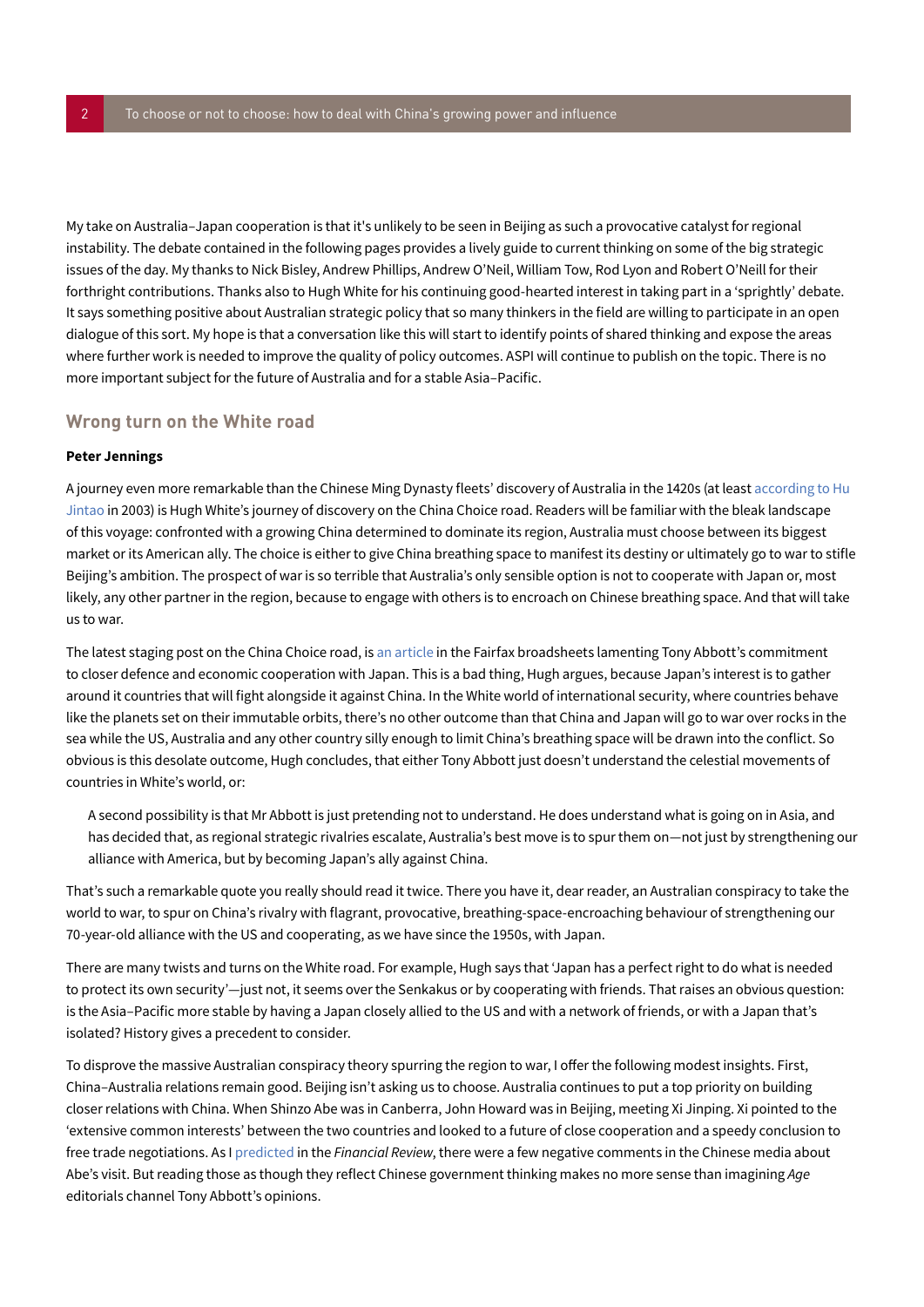Second, no two countries are more invested in each other's success than China and Japan. Like Australia, China is by far Japan's [largest market for imports and exports and Japanese investment in China is valued at over US\\$58 billion.](http://www.mofa.go.jp/region/asia-paci/china/data.html) A conflict between the two countries would sink them both. That's not to say nationalism and miscalculation couldn't trump economic self-interest, but it's wrong to imply the current momentum is all in the direction of conflict. China's primary interest is still to sustain growth. Peaceful relations with Japan are a key component of that strategy.

Third, with the exception of some Australian media outlets, Malcolm Fraser and the ANU redoubt, nowhere in the civilised world is the China Choice logic gaining traction. Countries in the Asia–Pacific stickily persist in cooperating with each other; in wanting the US to remain engaged; in building defence capabilities and otherwise refusing to sacrifice their own interests to give China more breathing space. At the same time the region vigorously trades with China even as they worry about Beijing's intentions. The Asia–Pacific isn't a blank canvass for China to redraw the map. Every country is looking for breathing space and most are forming the view that closer cooperation with friends and allies builds a stronger foundation for stability. That's why Australia and Japan are cooperating more closely, and why both countries want closer relations with China.

In the Asia–Pacific the White Road is the road not taken, and just as well if the choice we face upon it is subordination or incineration. The smart thing to do is to follow a different path. U-turn, anyone?

# <span id="page-2-0"></span>**Reader response: Wrong turn on the White road**

## **Hugh White**

[Peter's sprightly post](#page-1-0) leaves no room for doubt: he doesn't buy the argument that he thinks I'm making about how we should respond to China's rise. I'm glad to hear that because I don't buy the argument he thinks I'm making either. Like him, I don't believe that Australia must make a choice between America and China—or at least not the kind of once-and-for-all, all-or-nothing choice he has in mind. On the contrary, like Peter, I think the key aim of Australian policy should be to avoid having to make that kind of choice.

Where we differ, I think, is over what we should do to avoid being forced to make that 'big choice' between America and China. Peter would, I expect, agree that whether we can avoid making the big choice depends mainly on the trajectory of the US–China relationship. If they get on okay with one another, we can get on okay with both of them. But the worse they get on, the starker the choice we'll face between them. And in the event of a conflict we would face a big choice indeed.

But Peter and I seem to differ on how seriously we need to take this risk of escalating strategic rivalry. Like many people, Peter seems broadly optimistic about the trend of US–China relations and I think that's because he assumes that China's challenge to US leadership in Asia isn't something we need to take very seriously.

He has great faith in US strength and resolve and believes that China won't be foolish enough to challenge it. All America has to do is stand firm, and all America's friends and allies have to do is to stand firm beside it, and Beijing will back down. America would then remain the uncontested leading power in Asia indefinitely and Australia would face no pressure to make unwelcome choices.

I am rather less optimistic. I think the risk of escalating strategic rivalry between the US and China is high because China's resolve is stronger that Peter believes it to be, and because China's estimate of US resolve is lower than Peter believes it to be. China will therefore respond to US push back by pushing back harder itself. I think the events of the past few years support my gloomier assessment.

This is why Peter and I take different views of how best to minimise the chances that we'll be forced to make a big choice. Peter thinks that the more firmly we all stand up to China's challenge to the status quo, the sooner the Chinese will back off and things will go back to the way we want them to be. I think the more firmly we resist any accommodation of China's ambitions, the faster strategic rivalry will escalate and the closer we will come to having to make the choice we all want to avoid.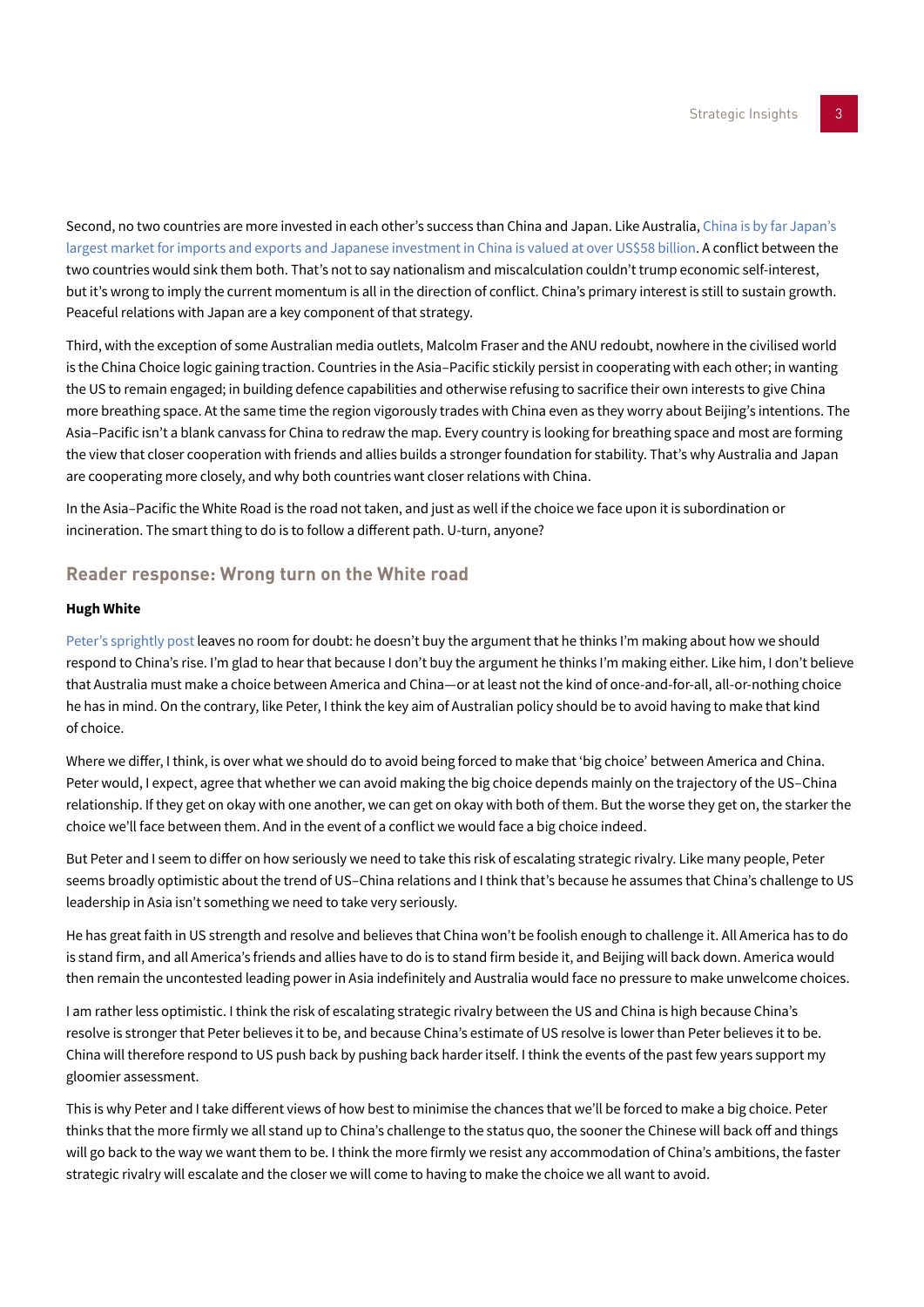Peter would respond, I expect, that any accommodation of Chinese ambitions would anyway be tantamount to making the big choice to side with China and dump America. But we differ over that, too. Peter's view presupposes that there are only two possible futures for Asia: either maintaining US primacy or succumbing to Chinese hegemony. I think there are more options than that.

It's perfectly possible that Asia could be stable and harmonious and that Australia could avoid any big ugly choices, under a new regional order in which neither America nor China exercises sole leadership. We could accommodate China to some extent without giving way on everything. Building and sustaining that kind of order would be difficult, of course. But it is worth trying, when the only alternatives are hoping that China backs down, or accepting escalating strategic rivalry. Hope isn't a policy, and escalating rivalry is what we want to avoid.

That's why I think we in Australia should do all we can to promote a new power-sharing order in Asia and avoid actions that make that order harder to achieve. So if we want to avoid being forced into a big choice between America and China, we must pay careful attention to some smaller but still important choices that confront us today.

Which brings us to Japan and last week's visit. Among the smaller choices we face today is how to cooperate with Japan on strategic issues in Asia. I argue that we shouldn't sign up to Japanese policies which escalate strategic rivalry but we should support those which help build a stable new order.

For reasons explained elsewhere, I think it'd be easier to negotiate an accommodation with China and create a stable new order in Asia if Japan becomes less strategically dependent on America. So I agree Japan needs to overhaul its strategic posture.

But it will be harder to negotiate an accommodation with China if Japan's new strategic posture involves building a coalition of allies designed specifically to resist any such accommodation, which is what I think Mr Abe is trying to do. If Abe's new line does not convince China to back down, and I don't believe it will, then it is sure to contribute to escalating rivalry.

That's why I think Mr Abbott was unwise to support Mr Abe's policy as he did last week. Our support for Abe escalates regional rivalry and pushes us closer to the big choice which we all agree Australia must avoid.

# <span id="page-3-0"></span>**China and Japan: strengthening peace in the Pacific**

## **Robert O'Neill**

The recent dialogue between [Hugh White](#page-2-0) and [Peter Jennings](#page-1-0) on *The Strategist* makes us all ask where we stand on the Sino-Japanese relationship. Statements by President Obama emphasise that the United States takes its security partnership with Japan seriously, while Prime Minister Abbott was reassuring towards Prime Minister Abe during the latter's recent visit to Australia. In many ways, those statements are wise and reflect the gravity with which both the United States and Australia view their treaty obligations.

There is, however, another side to this question—what do the Chinese think about the issue and are we handling them in the best possible way? Before we make up our minds simply to defend the status quo in the western Pacific right down to the last detail, it might be prudent to examine the diplomatic basis on which security rests. We know about the US–Japan Treaty of Mutual Co-operation and Security concluded in 1960, and we certainly know about ANZUS, concluded in 1951. But we may be less familiar with the principal agreement between Japan and China in the western Pacific: the Treaty of Shimonoseki, concluded in 1895 and still partly in effect. 1895 was a good time for Japan to insist on a treaty that expanded the area under its control, and a poor time for the Chinese to negotiate on behalf their interests.

The principal European imperial powers had been giving China a hard time through the 19th century. The British Opium War against China looks absurd today, with the British sending in the Royal Navy to blast the Chinese defences because the Qing Emperor refused to allow the commercial entry of opium from the East India Company in the 1840s. There were several other conflicts in which a weak China gave way to the formidable military power of foreign states, resulting in a series of agreements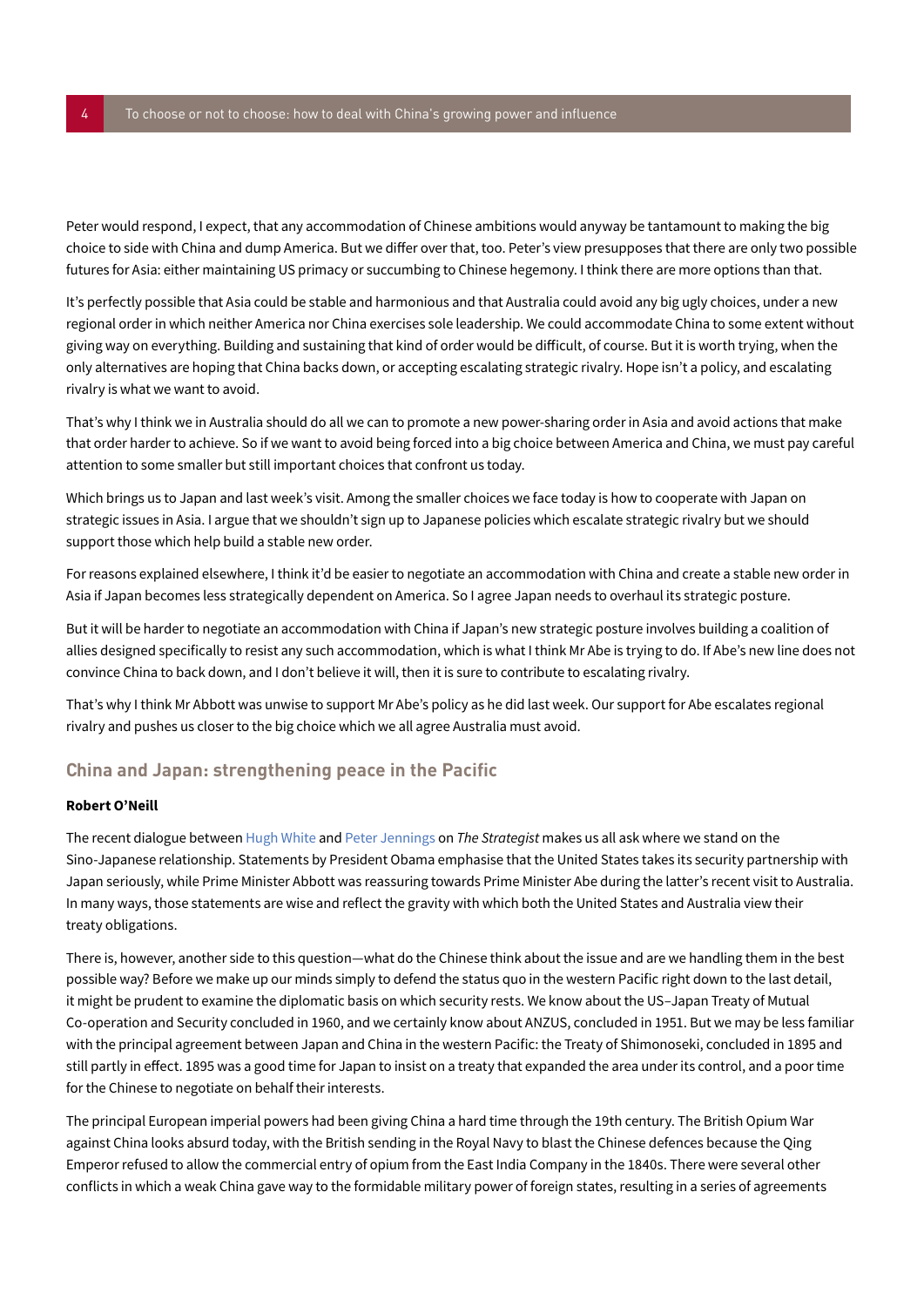(at least 22 of them) termed by the Chinese the 'Unequal Treaties'. The most consequential of those conflicts was the First Sino-Japanese War of 1894–95, which, after a Japanese victory, was concluded by the Treaty of Shimonoseki.

That treaty gave Japan Taiwan, the Ryukyu Islands and possibly the Senkaku/Diaoyu Islands, although the treaty isnt explicit on this point. The Japanese believe the islands are included while the Chinese do not. The Japanese lost Taiwan to China after World War II, and the United States administered the Ryukyus and the Senkaku/Diaoyu group from 1945 until 1972, when Japanese sovereignty was restored. Since then the Chinese have pressed their claim, based on their view of history, to have the Senkaku/ Diaoyu group returned to them.

The Japanese response has been to stand firm, and to strengthen the national claim by buying three of the five major islands of the group from a private Japanese owner. There has been no indication of Japanese readiness to step back on this issue and discuss the return of those islands to the Chinese. Indeed, all the indications have been in favour of a willingness to go to war to defend the Japanese claim. That response flies in the face of growing Chinese military strength, and Chinese public opinion which, in the 21st century, remains highly critical of Japan.

The issue of the balance of military strength is particularly disturbing, partly because of the increase in the range, sophistication and destructiveness of Chinese weaponry, and partly because of the proximity of the islands to the Chinese mainland. At 330 km from the Chinese coast, and 170 km from Taiwan, they, and the seas around them, can easily be subjected to intense attack by Chinese forces based on the mainland.

That in itself isn't a reason for giving them to China, but when set into the wider contexts of economic relations, strategic geography and historical experience, one has to wonder whether the islands are worth running the risk of a war over, to Japan, the United States and possibly other allies of the US such as Australia. The question is all the more salient when one considers the fact that the islands are uninhabited. The seas around them may, or may not, be covering hydrocarbon deposits, but at present they are of economic significance only for fishing.

Before both sides in the dispute get into such a level of confrontation that a war seems thinkable, would it not be better for them to step back, relax a little, and think more positively about how they might resolve this dispute peacefully? Given China's memory of the 'Unequal Treaties' of the 19th and 20th centuries, might it not be time to revise what was done in a markedly different context in 1895? And might it not be better for Japan's allies to have a little less to say about willingness to support it without their having a decisive voice in heading off a possible crisis?

# <span id="page-4-0"></span>**Analysing the China choice**

## **Rod Lyon**

The recent posts by [Peter Jennings](#page-1-0) and [Hugh White](#page-2-0) outline an interesting set of thoughts about Australia's strategic policy options in a transformational Asia.

If I can summarise the argument bluntly, Peter says we don't need to choose between the US and China, nor even between Japan and China—explicitly making the case that 'countries in the Asia–Pacific stickily persist in cooperating with each other', and implicitly making the argument that zero-sum strategic competitions come along a lot less frequently than many people suppose. Just as well too, says Peter, since the choice Hugh outlines is one between 'subordination or incineration'.

Hugh agrees that the objective of Australian policy should be to avoid having to choose between the US and China. But being able to do that, he says, turns critically upon how well the US and China get on with each other: 'the worse they get on, the starker the choice we'll face between them'. Since Hugh is a self-confessed pessimist, he doesn't expect the two great powers to get along well. So he does think we face a looming—stark—choice between great powers. Hugh's answer is greater accommodation of China: 'the more firmly we resist any accommodation of China's ambitions, the faster strategic rivalry will escalate'.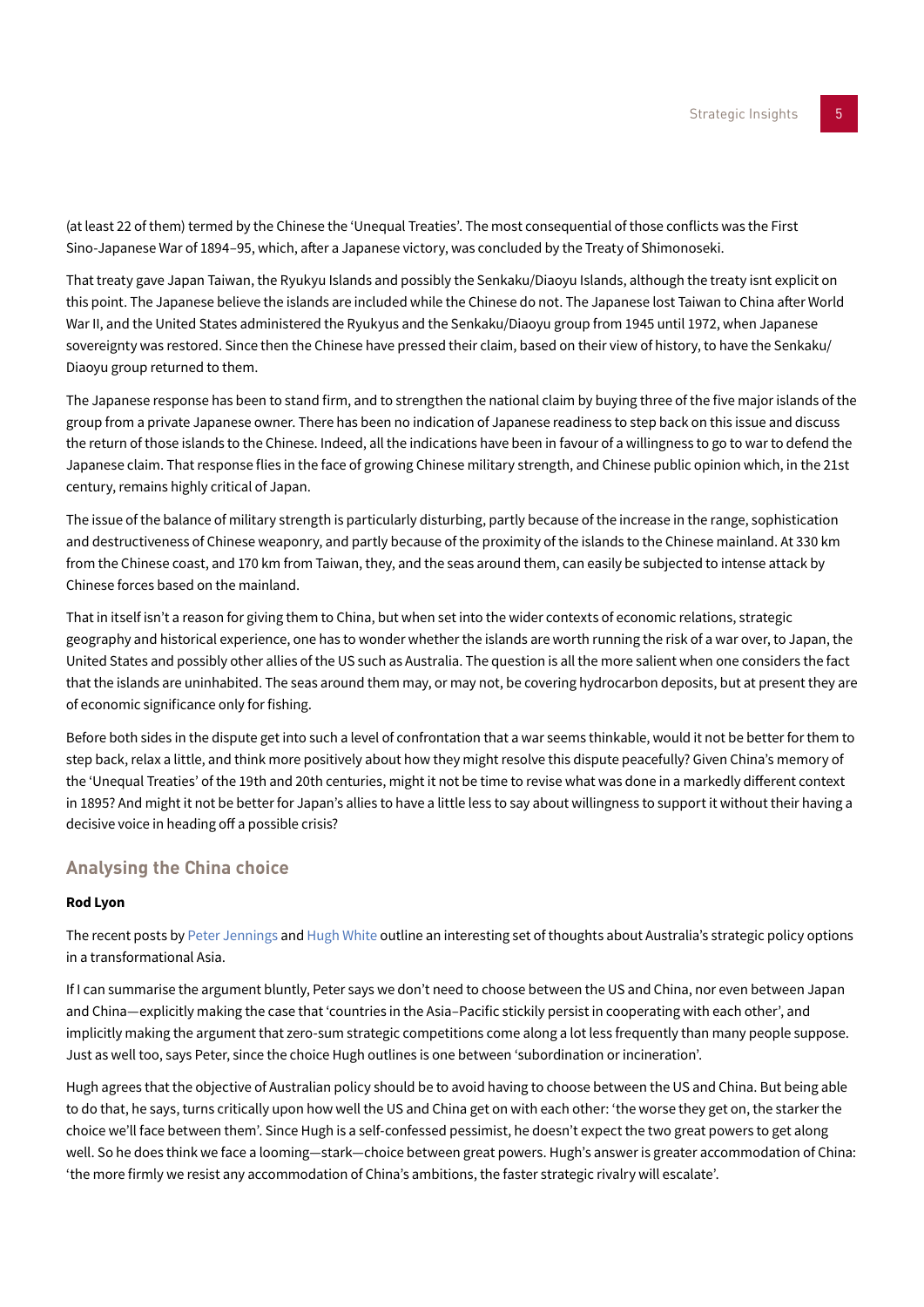The argument between Peter and Hugh is rather more subtle than it appears at first glance, but I think it turns upon one important difference: Hugh wants Australia 'to promote a new power-sharing order in Asia', where I get the sense that Peter would like Australia to promote a new responsibility-sharing order in Asia. Between the two competing principles, I'm attracted to the notion of responsibility-sharing. If China's ambitions don't include a role as something like a 'responsible stakeholder' in the regional order (yes, I know Robert Zoellick's term is unfashionable these days, but it captures the right metric), why should we accommodate it?

Power is neither a good thing nor a bad thing in international relations—it's what it's used for that matters. In that sense, power's like war and intelligence operations—you judge it by its political objectives rather than standing in slack-jawed admiration of power in its own right. That's the way we've always judged other powers: it explains why we think now that concluding 'peace in our time' with Hitler was wrong, and also why we thought the Soviet Union had to be contained, even if it couldn't easily be fought in a nuclear age.

So, the real determinant of whether we have to make a choice between the US and China isn't how well they get on with each other. It's 'what does China see as its role in the world?' The problem is that question doesn't get a single answer, even in Beijing. Chinese grand strategy is a mish-mash of: its earlier expectations of what it meant to be a great power; a sense of entitlement now China has escaped the century of humiliations; a great sense of economic interconnectedness to the outside world; and a history of fractious relations with its neighbours.

That means Beijing likes some parts of the current regional order but dislikes others. It likes maritime security and safe sealanes so it can trade. It likes regional stability so it can concentrate on development. It accepts that US alliances help 'tether' Washington's regional allies, though it's becoming a bit more hesitant about that one. It dislikes foreign barbarians encroaching on Chinese civilisation. It resents that it's a great power with unsettled territorial claims. It dislikes an Asian security order organised in Washington.

Hugh says that accommodation doesn't mean giving Beijing everything it wants. That's true. But what do we do when push comes to shove on something it wants but we don't want? At some point, even in Hugh's universe, the rubric of 'choice' cuts both ways. And choosing to resist China in a regional order we've designed to accommodate it might involve a set of strategic risks that we'd be unwilling to run on the day: by necessity, there'd be a set of salami-slice calculations in which the running of great risks for small gains could always be reasoned away.

Let's go back to the nub of the problem: what does Australia want in Asia? I think the answer is relatively simple: it wants a stable, liberal, prosperous regional order. We can accommodate a China that wants that too. But power-sharing for its own sake doesn't strike me as a recipe for strategic happiness. And arguing in Washington for a course that dilutes US influence in order to fashion a workable G2 with China means arguing for a smaller role for the one great power that's actually built a stable, liberal, prosperous order in Asia. I'm not in favour of our doing that.

# <span id="page-5-0"></span>**On the merits of avoiding stark choices**

## **Andrew O'Neil**

Strategic analysts have a poor record of anticipating the future shape of international relations. Most famously, apart from a few obscure French historians, no-one seriously foreshadowed the demise of the Soviet Union and subsequent end of the Cold War. Distressingly for those of us who get paid to explain what's likely to happen in international relations in the future, there's no shortage of other examples.

At the outset of the 1990s, the overwhelming consensus was that North Korea would collapse by the end of that decade. In the year 2014, the DPRK is nuclear-armed, there are glimmers that its ramshackle economy may be turning around, and the authority of the regime under a thirty-something four-star general appears stronger than ever.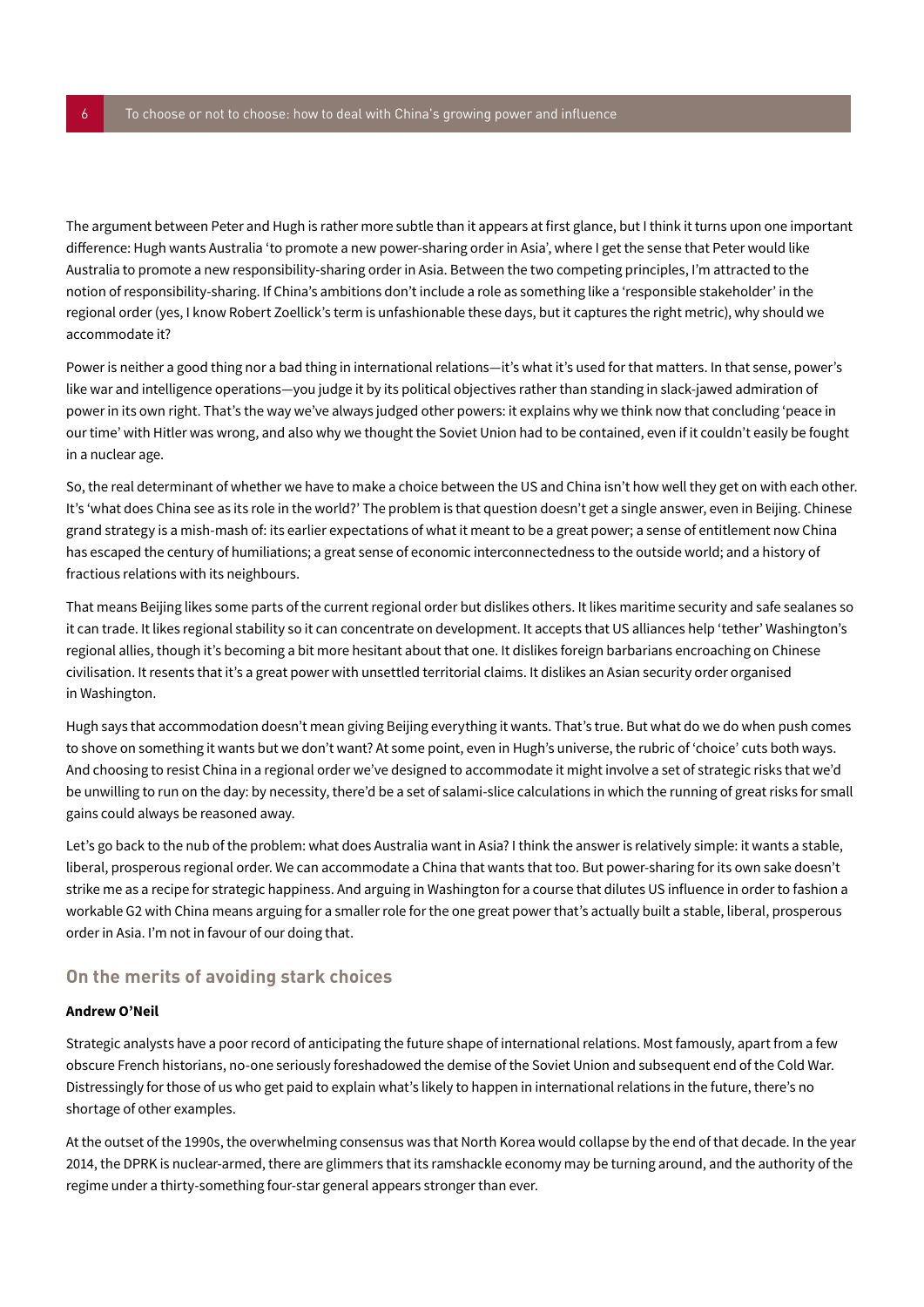Few envisaged the most significant geopolitical shift of the past three decades: the rise of China to great power status. Indeed, when the small but committed staff at Australia's freshly-minted Beijing embassy in the 1970s sent cables to Canberra predicting that China would rival Japan as the region's major power by 2000, [they were laughed out of town by senior policymakers.](http://www.naa.gov.au/collection/publications/papers-and-podcasts/international-relations-and-foreign-affairs/fitzgerald-transcript.aspx)

Why should we be any more confident that our capacity for prediction today is better than it was in years gone by? That's no mere academic question. It has major implications for how we allocate the shrinking defence dollar and how we deploy our small but effective diplomatic presence globally. The counter-claim from some that 'we don't have a crystal ball so we can't predict anything' is disingenuous. Ultimately, strategic analysts purport to predict future trends and shifts on the basis of key global drivers, with a few intervening variables thrown in for good measure. It's how the credibility of our craft is judged.

The subject of prediction has direct relevance to the lively discussion between [Hugh White](#page-2-0) and [Peter Jennings](#page-1-0) over whether Australia has to make a choice between China and the US. Both perspectives are, in essence, based on pretty confident predictions about the future trajectory of Sino-American relations and how our region will evolve in the next 20–30 years. [Rod Lyon](#page-4-0) has captured nicely the key assumptions underlying each view, and while I'm probably slightly more sympathetic to Peter's angle, I have some concerns about the deeper foundations on which both arguments are based.

First, both assume that current trends will continue; in Hugh's case that US–China rivalry will sharpen over time, and in Peter's case that economic interdependence and middle power autonomy will remain as independent variables that drive strategic choices in Asia. But there's no guarantee that either trend will persist. To be sure, China–Japan economic relations are important, but there are palpable signs Beijing and Tokyo are pulling policy levers to dilute mutual interdependence, particularly in the area of foreign direct investment. Rivalry between Washington and Beijing may well become more acute going forward, but then again, it might not. Structural realists predict that war is inevitable between rising and declining great powers because the latter will seek to hold on to accumulated power through whatever means, including armed force. But as we have witnessed throughout even recent history, nothing is preordained in international relations and, given the paucity of accurate forecasting, we should be inherently sceptical about claims to the contrary.

Second, Peter and Hugh make distinctively different assumptions about the degree of agency Australia enjoys in international relations. Hugh is a thoughtful realist—as distinct from the *uber*-realist types often found in government—but he's still a realist and therefore inclined to see non-great powers as secondary actors with little real autonomy. Peter's view echoes liberal optimism about the power of interdependence, but also acknowledges that small and middle powers have agency that can overcome structural constraints in the international system. That perspective rejects the standard realist view that small and middle powers don't matter.

Yet there's a pretty good chance *both* perspectives will be borne out as we move forward in the 21st century. One of the really striking macro-trends in international relations since 1945 is that realist and liberal theories have both been validated at different times in different circumstances. It's not as if we should be making a stark choice between them as a guide to the future. Put simply, in relation to the US–China relationship, Australia will feel more constrained in some cases and more autonomous in others. That will depend on a range of contingent factors, including the views of elites at any given time, the precise issue(s) at stake, and whether Australia is able to act in concert with other middle powers as a diplomatic force-multiplier. The one theme uniting those contingent factors is that, by definition, they will be hard to predict.

# <span id="page-6-0"></span>**International relations as art, not science**

## **William Tow**

The good news is that Australia is doing just fine in shaping its relations with both China and the United States. The bad news is that things could still go wrong for Australia at any time, notwithstanding how skilled it might be in orchestrating its ties between Beijing and Washington.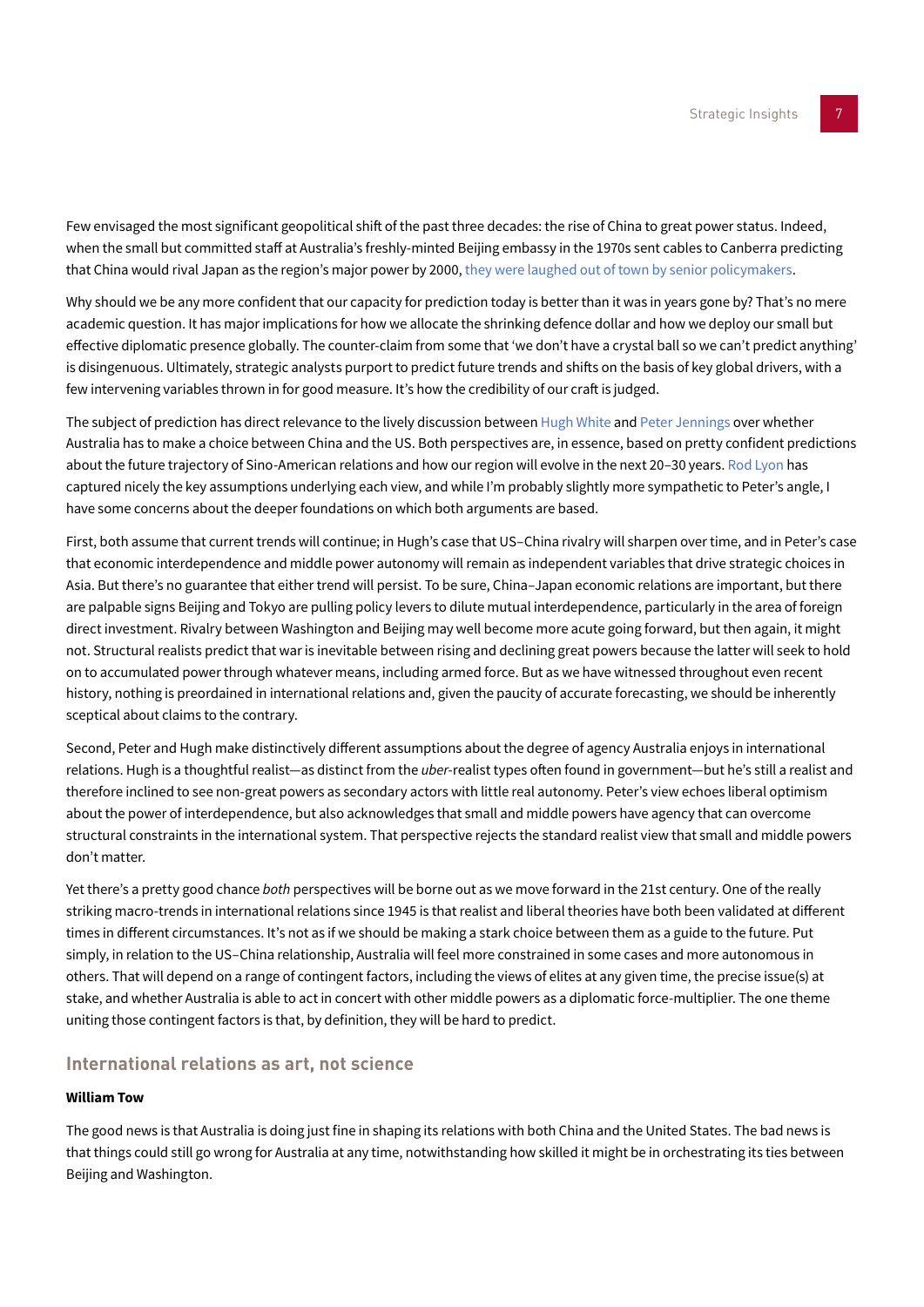There's never any guarantee that the 'right road' to regional stability or economic growth will be free of unexpected traps and complications. As Hedley Bull once observed, conducting international relations remains an art, not a science. The best Australia can do is to apply the most reasonable policy assessments it can. Those involve assessing what we have learned from history and then applying diplomacy as judiciously as possible without excessive fear of risk.

In that context, fundamental aspects of Australia's relations with China, the United States and other regional security actors can be assessed without excessive drama.

First, while China is no fan of the US bilateral alliance system, there's currently little prospect that it'll attempt to coerce Australia into relinquishing its alliance ties with the US. Past Chinese efforts to soften ANZUS have backfired and China also learns from history. China's preoccupation with strengthening its economy and maintaining domestic stability remains paramount and that trumps ongoing rhetoric by China's leaders and its media about US regional alliances.

Second, a country like Australia has limited influence relative to Asia's great powers and therefore generates little strategic concern among China's policymakers. It remains a valued supplier of commodities that underpin China's industrial output and economic growth. Rather than forcing Canberra into an unpalatable policy choice, it's better—from China's vantage point—to engage symbolically with the US and Australia in joint military exercises and to acknowledge with gratitude Australia's good international citizenship in taking the lead on the search for a missing Malaysian Airlines aircraft with many Chinese passengers.

Third, however, for historical and geopolitical reasons, China is genuinely alarmed about Japanese Prime Minister Shinzo Abe's ongoing quest to transform his country into a 'more normal power' and to amend Japan's peace constitution. As this process unfolds, China will watch closely how other regional actors such as Australia directly or indirectly collaborate with Japanese security objectives.

Fourth, structural changes are occurring that require China, along with its regional neighbours, Australia and the US to work collectively to modify regional security dilemmas and to forge a regional order that will guarantee stability to the greatest extent possible. Australia and Japan are both maritime trading states keen to ensure that tranquillity and trade are preserved in Southeast Asia. They, along with most member-states of the Association of Southeast Asian Nations (ASEAN), have a common interest in arresting or neutralising what they view as Chinese 'salami-slicing' tactics in seizing gradual control of the East and South China Seas by asserting extensive territorial and maritime claims in those waters and building up its naval power to enforce them. China must find better ways than it has to date for reconciling what it views as rectifying legitimate historical grievances and securing its territorial rights in those waters with the need to avoid intensifying regional security dilemmas through a series of uncompromising nationalistic postures.

Another emerging dimension of geopolitics is complicating regional order-building. Washington, Tokyo and Canberra are only now becoming more aware of what [Mohan Malik](http://nationalinterest.org/feature/america-chinas-dangerous-game-geopolitical-poker-10690?page=5) and some analysts have characterised as China's 'go-west' policy. Beijing is endeavouring to transform inland Eurasia into the new economic hub of Asian development and geopolitics. It is investing heavily in pipelines and transport infrastructures that connect Central, Southwest and Southeast Asia to form a new Eurasian network in which a Chinese 'hub' draws in raw materials and energy resources and exports manufactured goods to sub-regional 'spokes'. Given Japan is marginal and Australia largely inconsequential in China's Eurasia strategy, it seems unlikely that the Chinese will waste the energy and resources needed to separate Australia from its American benefactor.

A fundamental challenge confronting Australian policymakers, therefore, is to identify and implement policies that may enable the traditional American hub-and-spokes network to co-exist alongside—and even complement—China's Eurasian strategy. Moreover, the US must assign increased emphasis to the diplomatic aspects of its Asian pivot strategy relative to its military dimensions. And it must convince Japan that a moderate and incremental path to normalisation is essential—not least to reassure China that the US still has the will and the capacity to influence Japanese governments to embrace policy moderation.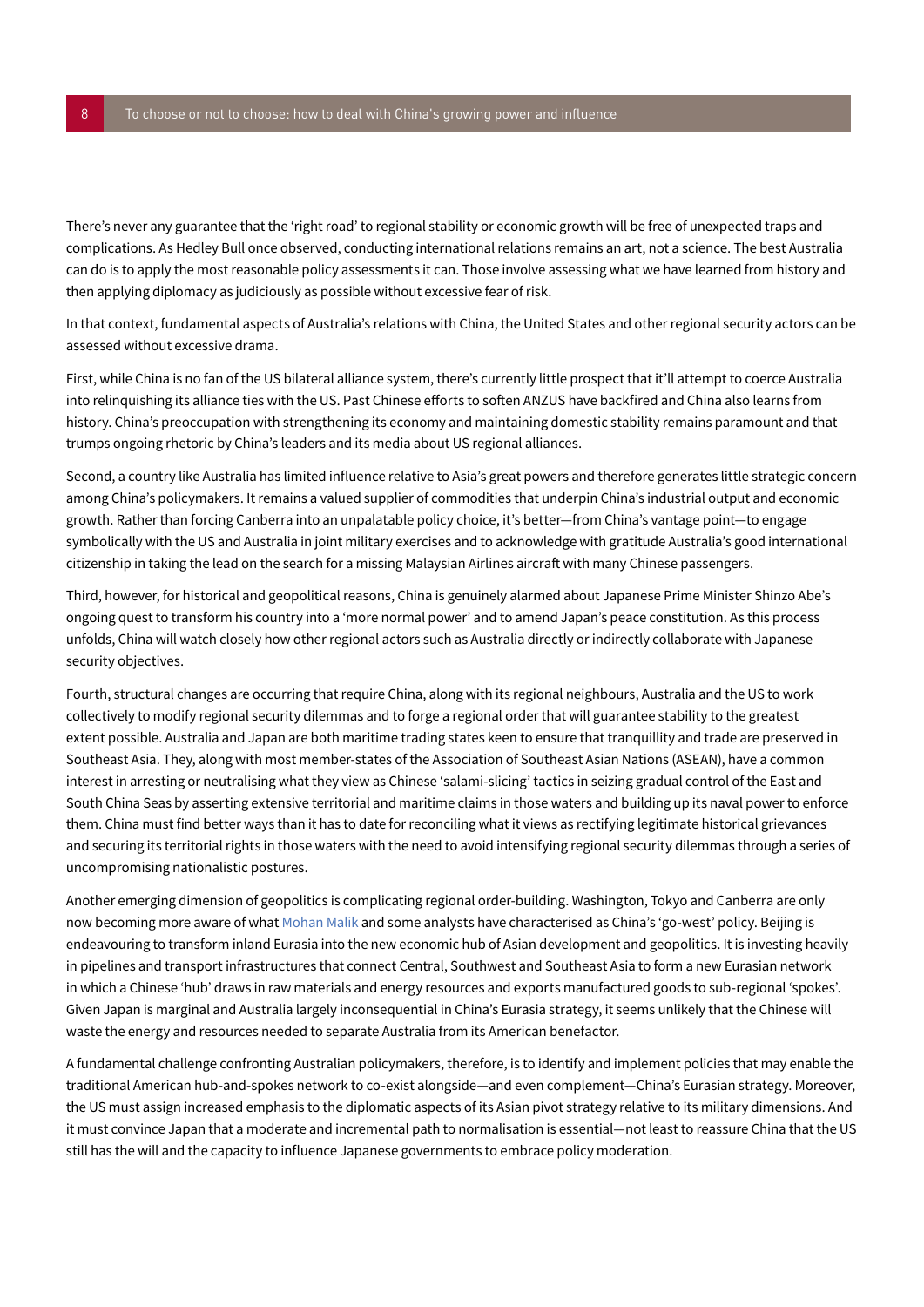As a respected middle power in the region interested in avoiding having to make choices between China's version of regional geopolitics and that projected by the US alliance system, Australia's best policy course is to support those initiatives emanating from both sides that promote regional compromise, reasonable conciliation and long-term confidence-building.

# **China's choices in a more contested Asia**

## **Andrew Phillips**

[Hugh White](#page-2-0) and others are right to worry about a drift toward antagonism among Asia's great powers. China's recent assertiveness in local maritime disputes should moreover disabuse anyone of the comforting conceit that China will forever meekly accept the meagre consolation of being an also-ran great power.

But China's options for challenging the East Asian regional order are in fact profoundly constrained. In debating Canberra's 'China choice', we must keep in mind the reality of China's own limited room for meaningful choice in a more contested Asia.

China cannot and will not directly challenge America for regional hegemony in the foreseeable future. That's partly because of the great economic gains China continues to derive from American incumbency. But it's also because today's East Asian order is underpinned by a broad-based constituency for American engagement, among American treaty allies, but also increasingly among potent non-traditional security partners, such as Vietnam.

More fundamentally, as Evelyn Goh has [masterfully demonstrated,](http://www.amazon.com/The-Struggle-Order-Hierarchy-Transition/dp/019959936X/ref=sr_1_1?ie=UTF8&qid=1406538304&sr=8-1&keywords=evelyn+goh) today's order isn't merely 'made in America', but bears the imprint of multiple authors, including smaller and middle powers anxious to enmesh both the United States and China in a region-wide multilateral security architecture. Talk-shops like the ASEAN Regional Forum (ARF) are of course limited in their capacity to socialise and pacify great powers. But the proliferation of those architectures nevertheless reflects the real depth of regional resolve to uphold the status quo.

Even though China may chafe at American primacy, then, it cannot directly challenge that primacy without also challenging the densely institutionalised and increasingly poly-centric regional order American primacy supports. For that reason, a direct full-spectrum Chinese challenge to the existing order is likely to remain a non-starter.

If China can't directly overthrow the existing order, an alternative might be to hollow it out and eventually revise it from within, precisely by embracing [Rod Lyon's](#page-4-0) call for a 'responsible' Beijing, more willing to shoulder its share of great-power obligations. In the security realm, a greater Chinese commitment to Humanitarian and Disaster Relief (HADR) operations could potentially prove a plausible mechanism of regional reassurance. Economically, meanwhile, the BRICS' establishment last week of a New Development Bank (to be headquartered in Shanghai) may be read as a leading-edge indicator of China's new willingness to outbid the United States in the provision of collective goods, at a global as well as a regional level.

Hypothetically, that 'responsible' path to revisionism could challenge the existing order incrementally, by providing an alternative source of collective international goods not tied to American hegemony. For the moment, though, this strategy also remains practically beyond China's reach. Beijing's late and lacklustre response to Typhoon Haiyan in November 2013 dramatised a deficit of political will and logistical capabilities which together constrain a more systematic Chinese embrace of HADR as a lever of regional 'soft power.' Similarly, China's own internal development needs limit its capacity to displace the United States and its OECD allies as a development financier and source of foreign direct investment, much less as a provider of an alternative global reserve currency.

A more 'responsible' China—more willing to shoulder the burdens of managing Asia's and the world's increasingly complex governance challenges—would be welcome. But shouldering such responsibilities will not thereby equip China with a Trojan Horse capable of effectively undermining either American hegemony or the East Asian regional order from within.

Bill Tow's [intervention](#page-6-0) reminds us that China—traditionally a continental power—is now eagerly embracing a 'go-west' strategy of integrating Eurasian 'spokes' into a China-centred 'hub' via growing investments in pipelines and transportation infrastructure.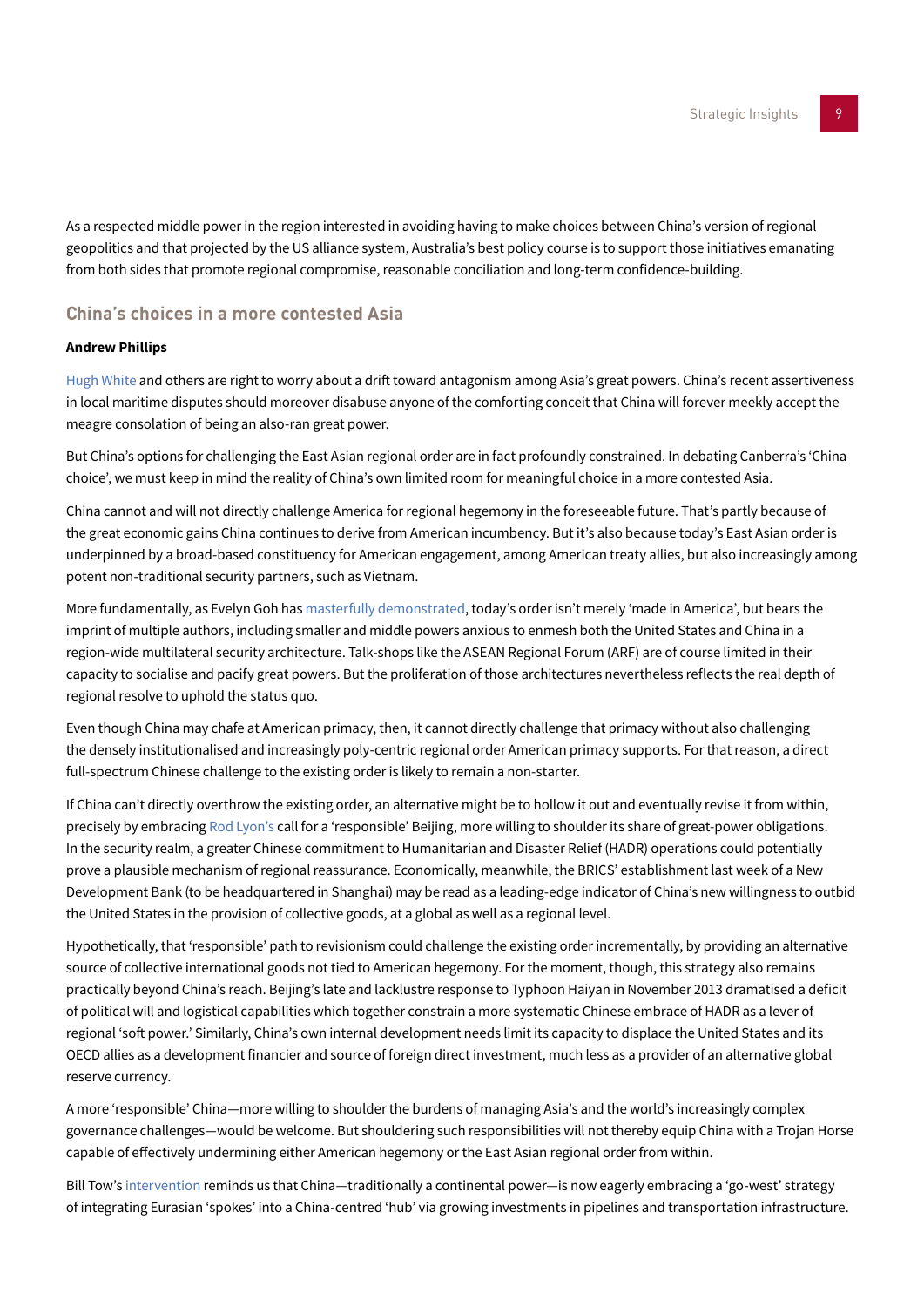In contrast to the Cold War, China neighbours a now-diminished but still vehemently anti-Western Russia, which is increasingly dependent on China as a market for its energy exports. Similarly, China counts as its Shanghai Cooperation Organization (SCO) partners a penumbra of energy-rich rentier-state autocracies, which are far less likely to resist Chinese leadership aspirations than China's feisty East and Southeast Asian neighbours. That raises a third possibility: if China can neither smash the existing order in East Asia nor subvert it from within, might it eventually be able to secede from it?

The idea of an autocratic China—engorged with Central Asian resources and paramount over continental eastern Eurasia—revives a Mackinderian spectre that has haunted Western strategists for over a century. Fortunately, this option of a Chinese 're-balance' to Eurasia and away from littoral East Asia also lacks credibility. Inevitably, as China continues to grow, it'll assert more influence over its resource-rich Eurasian hinterland. But even as China's 'go-west' strategy matures, its manufacturing sector—the key to China's continuing rise—will remain hard-wired into regional production networks centred on littoral East Asia. Likewise, the countries to China's West are unable to provide ready substitutes for either the Japanese capital goods, or the massive American consumer market, on which China's manufacturing success still depends.

We are undoubtedly entering a more contested era in Asia, and must accordingly be wary of blithe assurances that we can effortlessly extrapolate from Asia's peaceful recent past to anticipate its future. And a more multipolar Asia will undoubtedly pose real challenges for Australia, which since European settlement has almost only ever known an international order sponsored by its Anglo-American kin. But acknowledging those challenges should not blind us to the reality of China's limited bandwidth of choice in the current regional order, which remains easy to join, but infinitely harder to smash, subvert or secede from.

# <span id="page-9-0"></span>**Honour, prestige and restraint**

#### **Nick Bisley**

This energetic debate began with Peter Jennings [taking issue](#page-1-0) with Hugh White's gloomy prognostications about where Australia's enthusiasm for closer strategic cooperation with Japan might lead. For Peter, the basic structure of the current order remains the best way of stabilising the region now and it's durable over the longer run because China's interests are served by those arrangements. In its simplest form, the central question in this debate is whether the regional status quo is sustainable over the medium-to-longer term. [Hugh thinks not](#page-2-0), almost everyone else seems to think it is—albeit with subtle differences of emphasis.

Hugh thinks China's scale, ambition and capacity can't be incorporated in the current order; China requires accommodation in a new setting. Somewhat surprisingly, Rod Lyon makes [a more normative argument:](#page-4-0) the liberal qualities of the current order are crucial and shouldn't be sacrificed on the altar of power politics. Andrew Phillips focuses on China's lack of options. As he puts it, China's capacity to transform, undermine or leave the current order is much more limited than many imagine.

Andrew's right that the PRC can't opt out of the current arrangements in the short term and that its ability to provide an alternative so far has been unconvincing. The GFC accelerated China's visibility as an international power and has forced it to confront those thorny questions much earlier than it might otherwise. For the moment, its order-producing capacities are limited, but we shouldn't assume that'll last forever.

Most crucially, Andrew's concluding observation—that the current arrangements are easy to join and hard to overturn—doesn't resonate in Beijing. For the residents of Zhongnanhai, the current order is hard to swallow. Andrew and others have argued that the regional order isn't made in one place. Instead it's a more globalised product with inputs from multiple countries. Yet that overstates the impact of those non-Washington sourced inputs, and ignores the belief that the current arrangements, whatever their origins, privilege American interests and entrench Chinese disadvantage. Perceptions matter, and are bound up in the domestic political program of the Chinese Communist Party.

Hugh's argument is most compelling in its insistence that China isn't a power like any other. While international politics is most emphatically not subject to the laws of nature, the idea of gravity is instructive here. China's heft, its civilisational legacy and its ambition mean that we have to work hard to explain why a set of arrangements established in the 1970s is going to continue to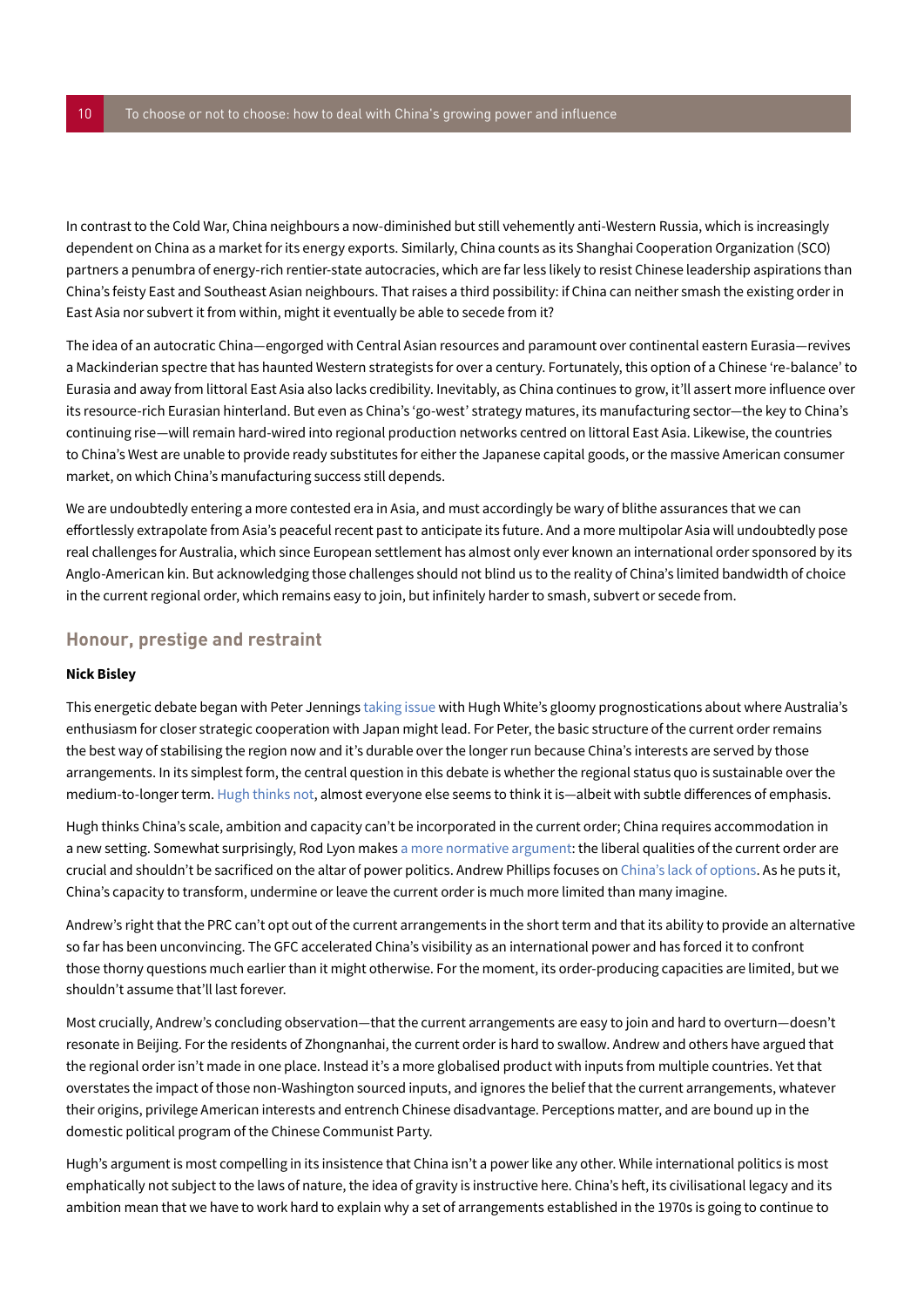function as it has in the past with this new body in its midst. One of the main problems in the current efforts to manage China's rise is Beijing's perception that it's faced with a 'take it or leave it' proposition: here's a regional order that works for you and us, Beijing, buy the ticket and everyone wins. Yet China doesn't see things in the same way. It sees an order in which American advantage is entrenched, its trade and energy flows are vulnerable to predation, and its interests are constrained.

As China grows, and it will for at least another decade, its sense of frustration won't abate and it may grow. Xi Jinping is the strongest and most nationalistic president China has had since Mao. It's inconceivable that during his leadership China will suddenly have a Damascene conversion to the delights of US primacy. As a result China will continue to resent structures it believes are stacked against it, it'll continue to develop alternatives, and it'll continue to test the order in carefully calculated ways.

China's view of the region is strongly influenced by questions of honour and prestige. The century of shame and humiliation retains strong political salience because of its role in the CCP's domestic narrative. For Beijing, finding a regional order with which it's content requires those deeper issues of prestige and honour to be satisfied, as well as its interests. That's disconcerting compromise on such questions is especially difficult.

Still, the premium placed on non-material factors oddly provides an opportunity as well as a risk. The task at hand is to think about how the structural basis of the current order can be opened up to provide China with the opportunity to stake a claim in that order, one that retains its liberal qualities, while recognising China's distinctive needs and interests. The problem is that the posture that the US, Australia, Japan and others are taking closes off those opportunities. Here Bob O'Neill's always-[sensible advice](#page-3-0) is timely. Instead of overheated and tired rhetoric about 'negotiating from strength', diplomatic language should be prudent, cautious and respectful. Most importantly, the underlying structures of regional order need more flexibility than they currently enjoy. Without those attributes, I think at some point in the medium-term future China will test the current arrangements in an existential way.

# <span id="page-10-0"></span>**Choosing not to choose**

#### **Peter Jennings**

Hugh White [writes](#page-2-0) 'I don't believe that Australia must make a choice between America and China' and adds another perilous twist to his 'China-Choice' journey. Well, you could have fooled me! Hugh and I agree that the future great-power balance in the Asia–Pacific is critical to Australia's interests, but it's dismaying that there seems so little else about which we might find ourselves on the same bus. While this debate is enjoyable there's surely a need at some point to quit the word-play and aim for a common understanding about what the correct policy settings should be for Australia and the great powers. In that spirit, I appreciate Hugh setting out as clearly as he can the differences between his thinking and mine. Here are my thoughts about the limitations of Hugh's argument.

First, I can't find an empirical basis for Hugh's claim that a US–China clash is inevitable unless we accommodate Chinese aspirations for more power and influence. In *[The China Choice](http://www.blackincbooks.com/books/china-choice-1)* the closest Hugh comes to demonstrating the inevitability of a US–China confrontation is to refer to Thucydides: 'the growth of the power of Athens and the alarm which this inspired in Sparta, made war inevitable.' Hugh says 'we may wonder at the power of these beliefs and motives but we cannot dismiss them.' True, but the remarkable thing about 'inevitability' is that it's impervious to fact. The reality of US–China relations is that they are overwhelmingly positive. Hugh's answer to that is simply to reassert that the logic of great power competition means that sooner or later hostility will break out unless America starts accommodating China. But when will that happen, 2015, 2020? There's no compelling analogy between Athens–Sparta and Washington–Beijing.

My second disagreement with Hugh is over his handling of the idea of US 'accommodation' with China. What exactly does that mean? Should the US abandon its alliance with Japan or explicitly say that the Senkaku Islands are not covered by treaty commitments? Should the US concede that every claim within the nine-dashed line is China's? If Laos is conceded to be in China's orbit, is Thailand still behind some US red-line? The US has accommodated many core aspects of Chinese power, including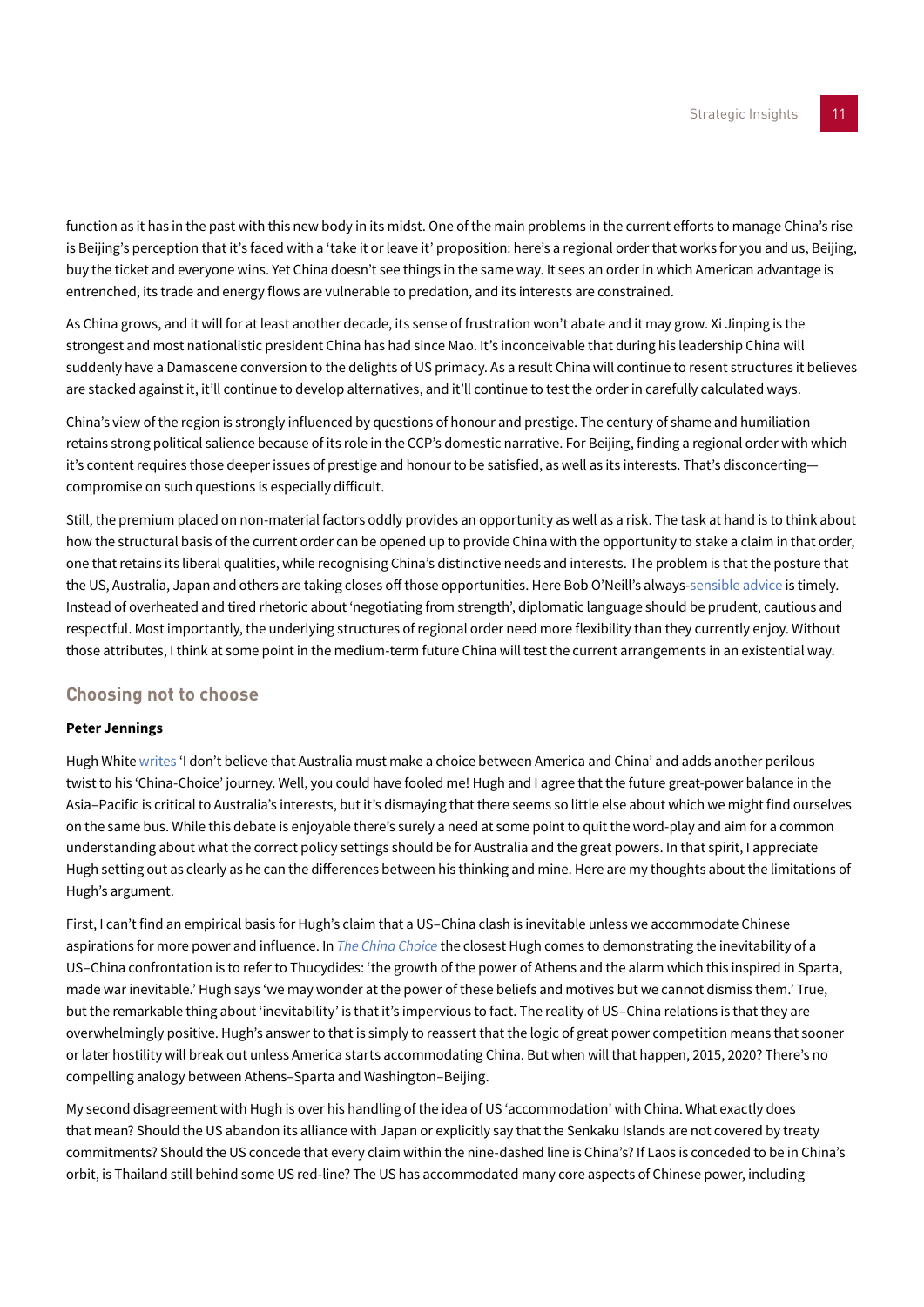supporting the one-China policy over Taiwan and tacitly accepting Beijing's strategic influence over North Korea. So what, precisely, is the next accommodation the US should make? We never get to specifics on this point.

Viewed through a 'China-Choice' lens, any US or Australian activity in the region can be interpreted as a failure to accommodate China. US Marines in Darwin? Australia–Japan defence cooperation? According to Hugh those impinge on Chinese breathing space and shouldn't happen. My view is that it's dangerous to give Beijing the impression that its disapproval is reason enough for other countries to stop cooperating with each other. The Asia–Pacific is crowded territory; even a powerful China must allow breathing space for its neighbours. A further concern with Hugh's approach is that it is frankly not up to Washington or Beijing to bargain away the interests of other countries in the region.

Third, on Japan Hugh's view is clear and consistent and, from my perspective, wrong. He says:

… it'd be easier to negotiate an accommodation with China and create a stable new order in Asia if Japan becomes less strategically dependent on America. So I agree Japan needs to overhaul its strategic posture. But it will be harder to negotiate an accommodation with China if Japan's new strategic posture involves building a coalition of allies designed specifically to resist any such accommodation.

Let's be clear: a more independent Japan operating outside of an alliance with the US and not cooperating with others is, ultimately, a nuclear-armed Japan. Hugh accepts that. On page 87 of *[The China Choice](http://www.blackincbooks.com/books/china-choice-1)* he says of Japan 'That would almost certainly mean building nuclear forces sufficient to provide a minimum deterrent against Chinese nuclear attack, so that Japan could not be subject to Chinese nuclear blackmail.' I suggest there would be no 'almost certainly' about it: Japan would have to go down the nuclear track absent their alliance with the US. WMD proliferation, including to countries other than Japan would be a likely consequence of a Concert of Asia. That possibility alone is another reason to reinforce the attractiveness of the current power balance where, I would argue, the current deterrence regime is more stable.

Finally, there's the question of Australia and Japan. Hugh says: 'Our support for Abe escalates regional rivalry', but that's the China-Choice lens once again distorting the perspective. There hasn't been a squeak of serious Chinese concern to the announcement of closer Australia–Japan ties. On the contrary, Canberra–Beijing relations are pragmatic and positive. Sooner or later that troublesome fact must disturb the theoretical foundation of Hugh's argument. It turns out that there's a viable alternative to the dark world of the China Choice. It's an alternative where the countries of the Asia–Pacific build their own broad web of security enhancing cooperative ties. Every country in the region benefits from that pragmatic and realisable approach.

## **Can the status quo last in Asia?**

#### **Hugh White**

Well, this has been an interesting exchange and I thank Peter Jennings for launching it, the team on *The Strategist* for hosting it, and distinguished colleagues for taking the time to contribute. The exchange has helped to clarify the most important underlying points of difference between us about Australia's interests in the Asian order. And I'm grateful for the chance to offer some brief concluding thoughts.

In fact [Nick Bisley](#page-9-0) put his finger on it: the key difference between my view and many others' lies in our different ideas about the future of the regional order. I think the strategic status quo in Asia will not last, while others believe it will.

Let me recap why I think the order is going to change—indeed, is already changing. It's simple. Asia has been stable since 1972 because China has accepted US primacy as the foundation of the Asian order. China did so because it believed it was too weak to contest it effectively. Now China believes it's strong enough to contest US primacy, and it's doing so.

Asia's post-Vietnam order, based on uncontested US primacy, has therefore passed into history. The question now is what kind of new order will take its place. There are several possibilities. None of them would be as good for Australia as the order we have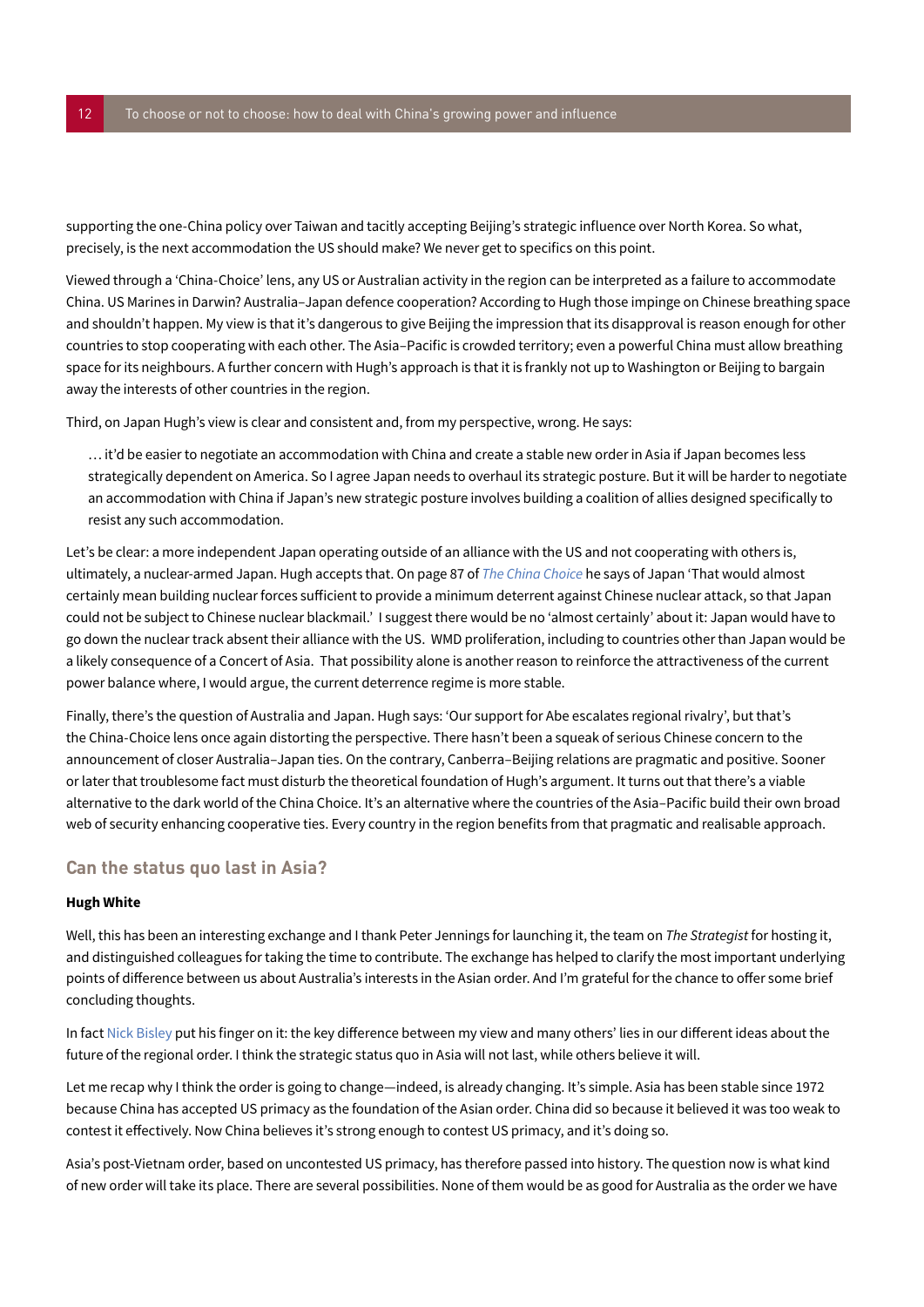known since 1972, but some would be much better for us than others. We should be trying to nudge the region towards a new order that would work well for us, and away from ones that would be bad for us.

Most of the posts in our debate differ from my position by arguing, or implying, that we should aim to preserve the status quo instead. That case is made in several different ways.

[Rod Lyon](#page-4-0) rightly draws attention to the risks of moving to a new order that concedes a bigger role to China. But those risks must be balanced against the risks of trying and failing to preserve the status quo. If we refuse to accommodate China to some extent, the most likely result is escalating strategic rivalry.

So the choice we face isn't the one Rod weighs, between accommodating China and preserving the status quo. It's between accommodating China and confronting it as a rival. I think Rod, like others, tends to underestimate that risk because he assumes that when faced with our resolve to preserve the status quo China will simply back off.

That isn't a confidence I share. [Bob O'Neill](#page-3-0) gives an important insight into why China is so serious about changing the status quo when he traces the Senkaku dispute back to the Treaty of Shimonoseki, thereby connecting it to the century of humiliation which the Chinese feel so deeply. Bob has reminded us that we won't understand what's happening in Asia if we don't see how things appear from what Liddell Hart called (quoting the Duke of Wellington) 'the other side of the hill'.

True, that only matters if China is strong enough to fulfil its ambitions. Andrew Phillips doesn't thinks so, and neither does Bill Tow. Andrew thinks the current order is too strong for China. Bill suggests that China isn't really focused on competing with America for influence in East Asia because its attention is drawn more to Central Asia and it can't afford to do both.

I'm not sure that's so. There are limits to China's power, of course, but I think it's possible that China can significantly undermine US leadership in Asia quite cheaply by undermining the credibility of US regional alliances, and I have [argued elsewhere](http://www.lowyinterpreter.org/post/2014/05/22/Explaining-Chinas-behaviour-in-the-East-and-South-China-Seas.aspx) that's exactly what they're trying to do.

[Andrew O'Neil](#page-5-0) thinks we can't be sure what will happen, and it's easy to agree with him about that. It's much harder to agree with the implication that we can and should do nothing until we are sure. If we want to have any chance of acting before it's too late, we have no choice but to act before the outcome is certain, so we have to be willing to back our judgment.

And there are some things we do already know on which we can base those judgments—like China's economy is already almost as big as America's, and China's already showing that it wants a new model of great-power relations. What new evidence is Andrew waiting for that China has the weight and the will to challenge the status quo?

Finally, Peter Jennings (in his [second post\)](#page-10-0) is sure that I'm urging Australia to choose between America and China, despite my claims to the contrary. I think I can see where he's coming from. On the one hand, Peter assumes there could be no new order in Asia in which Australia didn't have to choose between America and China. On the other, he assumes that we won't have to choose between them as long as we hold fast to the current order. So according to Peter, arguing for a change in the order, as I do, is arguing to make a choice. And arguing to preserve the old order, as he does, is arguing against a choice.

But I think both his assumptions are wrong. On the one hand, it's possible for a new order to emerge in Asia in which escalating rivalry between the two great powers is avoided, and in which Australia can therefore maintain close relations with both. That's why a new order in which they share power would be best for Australia.

On the other hand, it seems to me likely indeed that resisting any accommodation of China in a new order will lead to escalating rivalry, and it seems equally clear that the more rivalry escalates the starker the choices we face between Washington and Beijing. And the closer they come to war, the closer we come to the starkest possible binary choice.

That's why I think we're more likely to be compelled to choose between America and China if we try to preserve the status quo than if we encourage a new order based on accommodation. And so, precisely to avoid that choice, we should argue for change. Like a true conservative, I argue for the minimum changes needed to preserve what's most important.